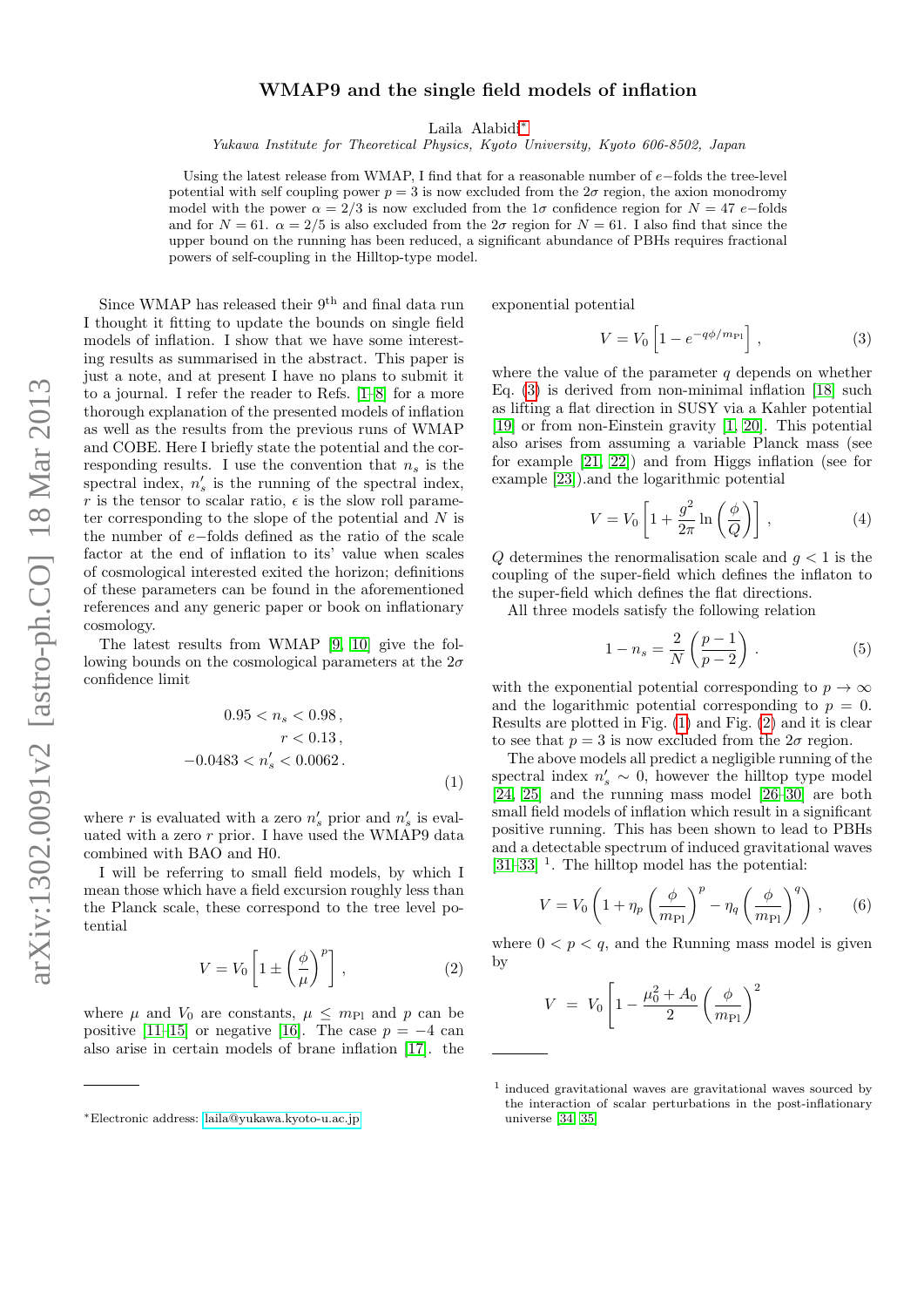



<span id="page-1-0"></span>FIG. 1: Plot of the spectral index  $n_s$  versus the number of e−folds N. The dark shaded region is the  $2\sigma$  region and the light shaded region is  $1\sigma$ . I have plotted the results of the small field models. The dashed red lines, bottom to top correspond to  $p = 3$ ,  $p = 4$  and  $p = 5$ , the central yellow solid solid line is  $p \to \infty$ , and above that are the dash-dotted dark blue lines corresponding to  $p = -4$  and  $p = -3$ . The solid green line at the top is  $p = 0$ .



<span id="page-1-1"></span>FIG. 2: Plot of the power of the tree level potential  $p$  versus the spectral index  $n_s$  for  $N = 54 \pm 7$ . Dark region corresponds to  $2\sigma$  while the light region is the  $1\sigma$  region. It is clear to see that  $p = 3$  is now ruled out.

$$
+\frac{A_0}{2(1+\alpha\ln(\phi/m_{\rm Pl}))^2} \left(\frac{\phi}{m_{\rm Pl}}\right)^2\right],\qquad(7)
$$

where  $\mu_0^2$  is the mass of the inflaton squared,  $A_0$  is the gaugino mass squared in units of  $m_{\text{Pl}}$ , and  $\alpha$  is related to the gauge coupling.

I also used the parameter  $\mathcal{B} \equiv \epsilon(\phi_e)/\epsilon(\phi_*)$  where the subscript e refers to the end of inflation and the subscript ∗ refers to horizon exit, and I plot the relevant results in Fig. [\(3\)](#page-1-2). As is clear from these figures, the model with  ${p, q} = {2, 3}$  still may lead to significant Primordial



<span id="page-1-2"></span>FIG. 3: Log-log plot of the ratio  $\mathcal{B} = \epsilon(\phi_e)/\epsilon(\phi_*)$  versus the spectral running for  $N = 68$  e−folds. The tan shaded region corresponds to  $\mathcal{B} < 10^{-8}$  as required by astrophysical bounds [\[37,](#page-3-2) [38\]](#page-3-3) and  $n_s' < 0.0062$  as required by WMAP9. The solid pink line the upper bound on  $n'_s$  from WMAP7. The red crosses  $\{p, q\} = \{2, 2.3\}$ , the blue circles are  $\{p, q\} = \{2, 2.5\}$ , and the green diamonds  $\{p,q\} = \{2,3\}.$ 

Black Hole (PBH) formation, with  $N = 68$ , but at a lower abundance than was previously thought possible. As we pointed in  $[8]$  changing the bound on  $n'_s$  has no impact on the running mass model as  $n'_{s} > 0.01$  coincides with inflation terminating after less than 20 e−folds, which we dismiss as unrealistic [\[36\]](#page-3-4) and the analysis for a small  $n_s^\prime$ has already been carried out.

Finally, the large field models have the general form:

$$
V(\phi) \propto \phi^{\alpha} \tag{8}
$$

where  $\alpha$  can be positive, as in chaotic inflation [\[39,](#page-3-5) [40\]](#page-3-6) or negative as in the intermediate model [\[41\]](#page-3-7). Results are plotted in Fig. [\(4\)](#page-2-20) and it is clear that for the intermediate model  $|\alpha| = 2$  is now excluded from  $2\sigma$  and  $|\beta \gg 2$  is excluded from  $1\sigma$  placing the model under considerable strain. The axion monodromy model [\[42\]](#page-3-8) with  $\alpha = 2/3$  is now excluded from the 1 $\sigma$  region for  $N = 47$  e−folds as well as for  $N = 61 e$ -folds, the  $\alpha = 2/5$  is also excluded from the  $2\sigma$  region for  $N = 61$ .

To conclude, thanks to the WMAP9 results we can exclude the  $p = 3$  tree-level potential from the  $2\sigma$  region, the intermediate model from the  $1\sigma$  region, and the  $\alpha =$ 2/3 axion monodromy model from the  $1\sigma$  region for  $N =$ 47 e−folds. The hilltop-type model with self coupling powers  $\{p, q\} = \{2, 3\}$  appears not to lead to significant PBH formation within a reasonable number of  $e$ -folds, and we would need to consider only fractional powers of self-coupling.

Finally, with regards to single field DBI models mentioned in [\[7,](#page-2-21) [8\]](#page-2-1), we had already stated that in order to alleviate the discrepancy between theory and observation a more negative  $f_{NL}^{equil}$  was needed, and so their status has not changed with the last WMAP release.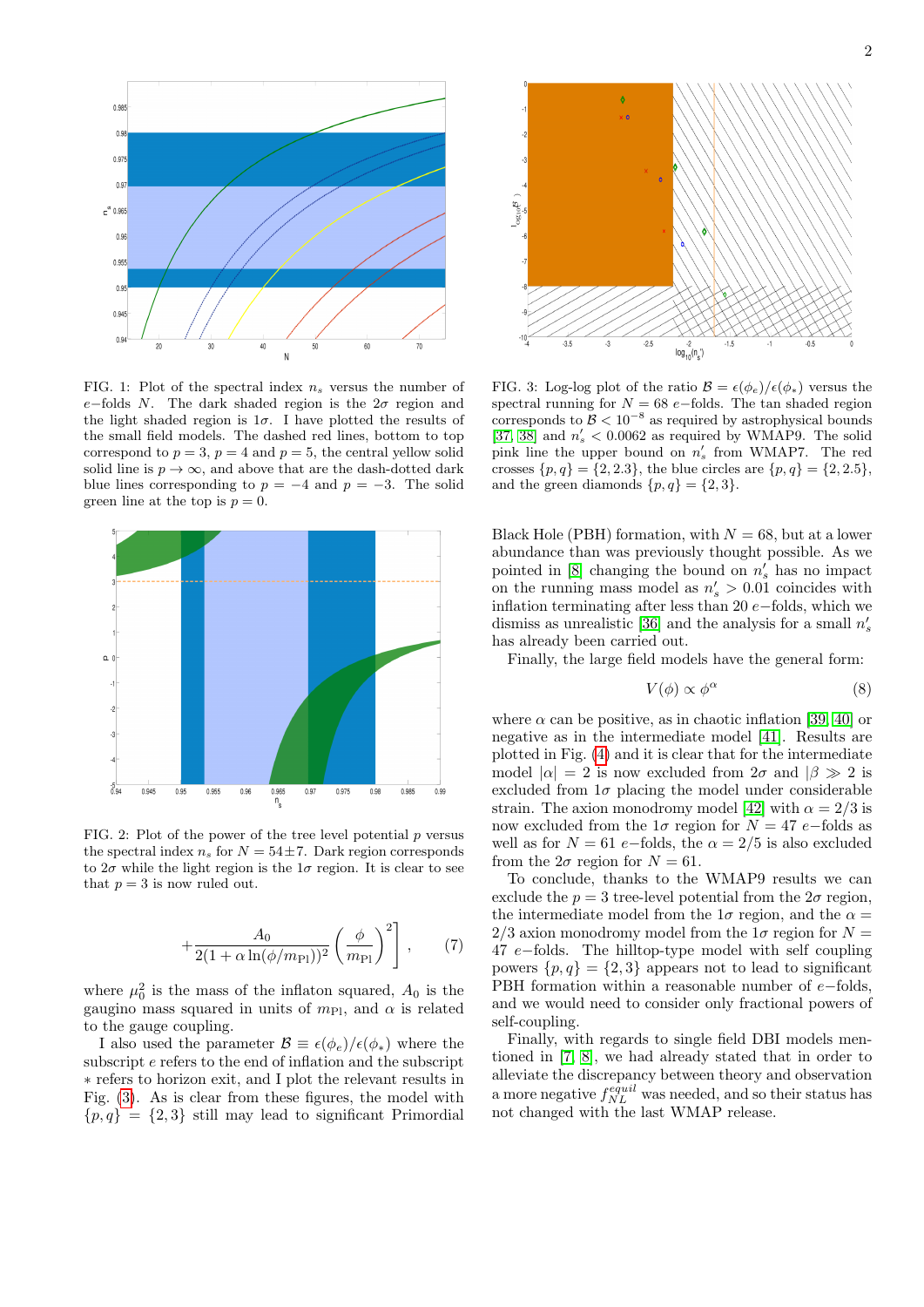## I. ACKNOWLEDGEMENTS



<span id="page-2-20"></span>FIG. 4: Plot of the tensor fraction r vs the spectral index  $n_s$ . The dark blue shaded region corresponds to the allowed region at  $2\sigma$  while the light blue region corresponds to the allowed region at  $1\sigma$ . The dark blue dashed lines are the WMAP 7  $2\sigma$  bound while the light blue dashed lines are those of the WMAP7  $1\sigma$  bound. The dashed orange lines are the results for the intermediate model, with the value of  $\beta$  identified in the figure. The solid lines are those for the chaotic potentials and  $N = 47$  (dark blue),  $N = 55$  (dark red) and  $N = 61$  (dark green) with the values of  $\alpha$  identified in the figure. The peach and pink boxes correspond to the axion monodromy model.

- <span id="page-2-0"></span>[1] D. H. Lyth and A. Riotto, Phys.Rept. 314, 1 (1999), hep-ph/9807278.
- [2] A. R. Liddle and D. Lyth (2000).
- [3] L. Covi and D. H. Lyth, Mon. Not. Roy. Astron. Soc. 326, 885 (2001), astro-ph/0008165.
- [4] D. H. Lyth and A. R. Liddle (2009).
- [5] L. Alabidi and D. H. Lyth, JCAP 0605, 016 (2006), astro-ph/0510441.
- [6] L. Alabidi and D. H. Lyth, JCAP 0608, 013 (2006), astro-ph/0603539.
- <span id="page-2-21"></span>[7] L. Alabidi and J. E. Lidsey, Phys. Rev. D78, 103519 (2008), 0807.2181.
- <span id="page-2-1"></span>[8] L. Alabidi and I. Huston, JCAP 1008, 037 (2010), 1004.4794.
- <span id="page-2-2"></span>[9] G. Hinshaw, D. Larson, E. Komatsu, D. Spergel, C. Bennett, et al. (2012), 1212.5226.
- <span id="page-2-3"></span>[10] C. Bennett, D. Larson, J. Weiland, N. Jarosik, G. Hinshaw, et al. (2012), 1212.5225.
- <span id="page-2-4"></span>[11] A. D. Linde, Phys.Lett. B108, 389 (1982).
- [12] A. Albrecht and P. J. Steinhardt, Phys.Rev.Lett. 48, 1220 (1982).
- [13] A. D. Linde, Phys.Lett. **B132**, 317 (1983).
- [14] P. Binetruy and M. Gaillard, Phys.Rev. D34, 3069 (1986).
- <span id="page-2-5"></span>[15] T. Banks, M. Berkooz, S. Shenker, G. W. Moore, and P. Steinhardt, Phys.Rev. D52, 3548 (1995), hepth/9503114.
- <span id="page-2-6"></span>[16] E. D. Stewart, Phys.Lett. B345, 414 (1995), astroph/9407040.
- <span id="page-2-7"></span>[17] G. Dvali and S. H. Tye, Phys.Lett. B450, 72 (1999),

hep-ph/9812483.

<span id="page-2-8"></span>[18] D. Salopek, J. Bond, and J. M. Bardeen, Phys.Rev. D40, 1753 (1989).

This work was supported in part by Grant-in-Aid for Scientific Research on Innovative Areas No.24103006.

- <span id="page-2-9"></span>[19] E. D. Stewart, Phys.Rev. D51, 6847 (1995), hepph/9405389.
- <span id="page-2-10"></span>[20] A. A. Starobinsky, Phys.Lett. **B91**, 99 (1980).
- <span id="page-2-11"></span>[21] B. Spokoiny, Phys.Lett. **B147**, 39 (1984).
- <span id="page-2-12"></span>[22] J. Bardeen, J. Bond, and G. Efstathiou, Astrophys.J. 321, 28 (1987).
- <span id="page-2-13"></span>[23] F. Bezrukov and M. Shaposhnikov, Phys.Lett. B659, 703 (2008), 0710.3755.
- <span id="page-2-14"></span>[24] K. Kohri, D. H. Lyth, and A. Melchiorri, JCAP 0804, 038 (2008), 0711.5006.
- <span id="page-2-15"></span>[25] L. Alabidi and K. Kohri, Phys. Rev. **D80**, 063511 (2009), 0906.1398.
- <span id="page-2-16"></span>[26] E. D. Stewart, Phys.Lett. B391, 34 (1997), hepph/9606241.
- [27] L. Covi and D. H. Lyth, Phys. Rev. D59, 063515 (1999), hep-ph/9809562.
- [28] S. M. Leach, I. J. Grivell, and A. R. Liddle, Phys. Rev. D62, 043516 (2000), astro-ph/0004296.
- [29] L. Covi, D. H. Lyth, and A. Melchiorri, Phys. Rev. D67, 043507 (2003), hep-ph/0210395.
- <span id="page-2-17"></span>[30] L. Covi, D. H. Lyth, A. Melchiorri, and C. J. Odman, Phys. Rev. D70, 123521 (2004), astro-ph/0408129.
- <span id="page-2-18"></span>[31] R. Saito and J. Yokoyama, Prog.Theor.Phys. 123, 867 (2010), \* Brief entry \*, 0912.5317.
- [32] E. Bugaev and P. Klimai, Phys.Rev. D81, 023517 (2010), 0908.0664.
- <span id="page-2-19"></span>[33] L. Alabidi, K. Kohri, M. Sasaki, and Y. Sendouda, JCAP